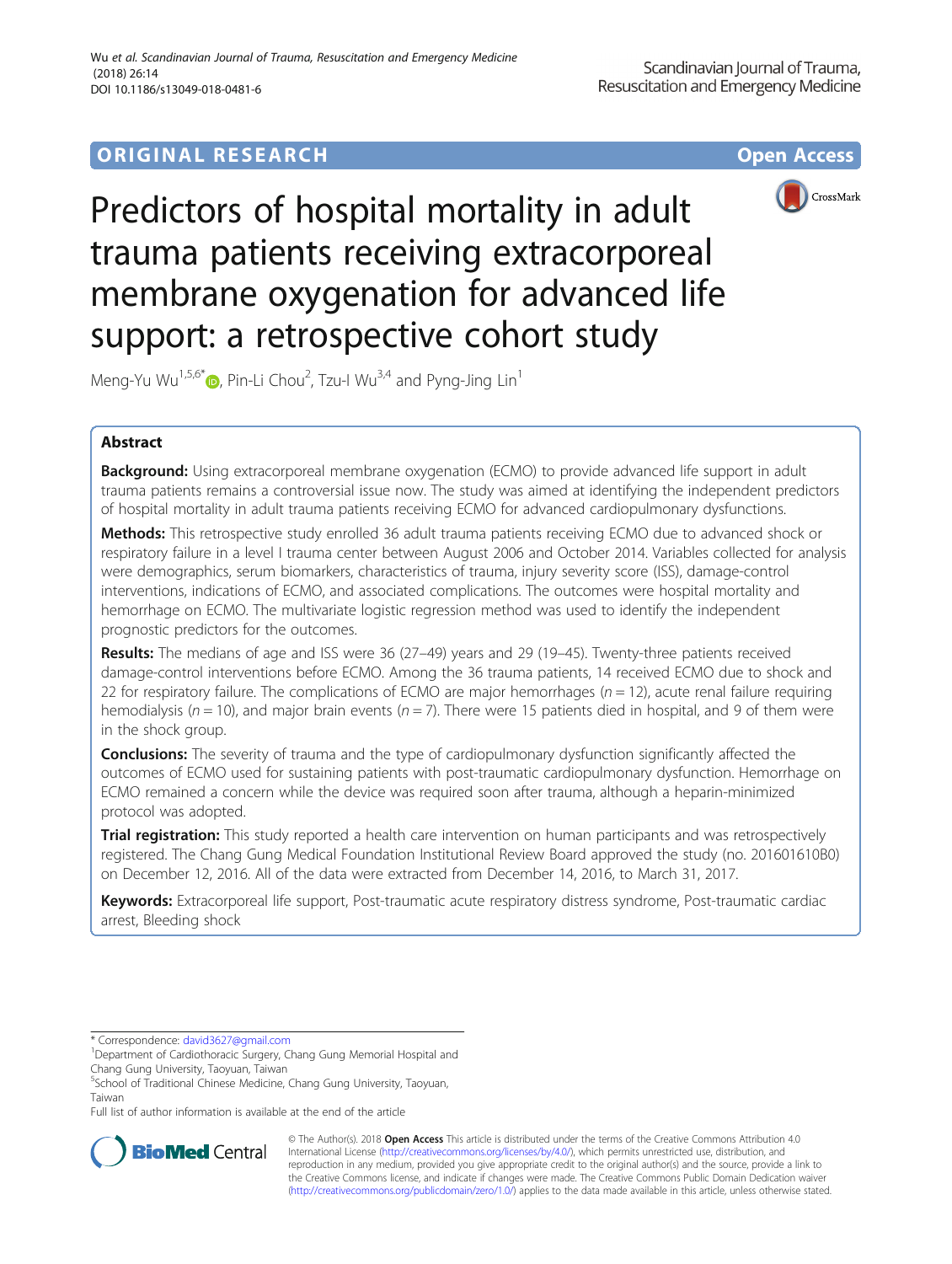# Background

Trauma is one of the leading causes of death among adults around the world [[1](#page-10-0)]. The most common causes of early death in trauma patients are hemorrhagic shock, cardiopulmonary dysfunction, and severe brain damage. Therefore, controlling active hemorrhages, maintaining arterial oxygenation, and draining pneumothorax or cardiac tamponade are essential techniques in emergency departments to decrease the early mortality rate in trauma patients [\[2](#page-10-0), [3](#page-10-0)]. For selected trauma patients who are in advanced shock or respiratory failure, extracorporeal membrane oxygenation (ECMO) can be a salvage therapy that bridges these young and previously healthy patients to recovery  $[4-9]$  $[4-9]$  $[4-9]$  $[4-9]$ . ECMO is a simplified version of heart-lung machine that can replace the cardiopulmonary function temporarily; it simply sucks in deoxygenated blood from the patient's venous system and pumps oxygenated blood back to the patient [\[10](#page-11-0)]. Depending on the destination of the oxygenated blood, ECMO offers two operating configurations. Venoarterial (VA) ECMO bypasses the lungs and returns the oxygenated blood back to the aorta. Therefore, VA-ECMO can raise both the arterial pressure and arterial oxygenation. Instead of bypassing the lungs, venovenous (VV) ECMO returns the oxygenated blood back to the right atrium. This arrangement makes the venous blood to be refreshed by ECMO first then by the native lungs. Therefore, VV-ECMO provides a purely respiratory support without significant disturbances to the cardiopulmonary system. According to a recently published meta-analysis that enrolls 215 patients with ECMO-treated post-traumatic respiratory failure, ECMO shows a rescue rate of 50 to 79% and is considered a useful salvage treatment for post-traumatic respiratory failure [\[11\]](#page-11-0). Now ECMO has also become a new attempt to rescue patients with post-traumatic shock and some encouraging experiences are sporadically reported [[4,](#page-10-0) [7](#page-10-0), [9\]](#page-10-0). However, as an extracorporeal circulation, ECMO requires heparinization and thus carries a risk of hemorrhage [\[10](#page-11-0)]. According to the Extracorporeal Life Support Organization Registry International Report 2016 [[12](#page-11-0)], the overall incidence of hemorrhage in ECMO-treated adult patients is around 34% (respiratory support) to 43% (cardiac support). The risk of intracranial hemorrhage is around 2–4% in this report. However, the risk of hemorrhage on ECMO should increase while applying this heparin-equipped therapy to patients with a significant trauma-induced coagulopathy (TIC) [\[13,](#page-11-0) [14](#page-11-0)]. The study was aimed at presenting our experience on ECMO used for post-traumatic cardiopulmonary dysfunctions and identifying the independent predictors of hospital mortality.

# Methods

# Study population

From August 2006 to October 2014, a total of 638 patients received ECMO for hemodynamic (venoarterial mode;  $n = 489$ ) or pulmonary (VV mode;  $n = 159$ ) support at Chang Gung Memorial Hospital. Among the 638 patients, 36 adults (age  $\geq$  20 years) were enrolled in this retrospective study due to post-traumatic shock or post-traumatic respiratory failure. Before the administration of ECMO, all of the patients had received a whole body CT to recognize the major bleeding sites and received essential procedures (surgery or transarterial embolization) to stop active bleeding. After the major bleeding sites were controlled, ECMO would be used to sustain the hemodynamics or ventilation in selected patients with profound shock (systolic arterial pressure < 60 mmHg), severe hypoxemia  $[PaO<sub>2</sub>/FiO<sub>2</sub> ratio < 70 mmHg under maximal$ mechanical ventilation (MV)], or in-hospital cardiac arrest (CA). The institutional review board of our hospital approved the protocol (CGMF IRB no. 201601610B0) and waived the necessity of individual patient consent.

# Managements of ECMO

The details of the principles and equipment in our practice of ECMO have been described in previous reports [[8,](#page-10-0) [9](#page-10-0), [15](#page-11-0), [16](#page-11-0)]. According to the candidate's need, the femoral-femoral VA-ECMO (cut-down cannulation) or the femoral-jugular VV-ECMO (percutaneous cannulation) are provided promptly. The ECMO circuit is heparin-bonded and primed with heparin-contained (2500 U/L) normal saline. To balance the thrombotic and hemorrhagic risks on ECMO, two anticoagulant strategies of ECMO are prepared. The heparin- titrated strategy includes a pre-cannulation bolus dose (5000 unit) and a continuous intravenous maintenance dose of heparin to keep a prolonged aPTT (45–55 s) during ECMO. This strategy is applied to patients who develop a need of ECMO after couple days of trauma, since their risk of hemorrhage on ECMO should be similar to general population. In the other hand, the heparinminimized strategy waives the pre-cannulation dose and delivers the continuous maintenance dose of heparin after 48 h of ECMO. Approaching a nearnormal aPTT  $( $40 \text{ s}$ )$  is the therapeutic goal in this period to achieve a satisfactory hemostasis. This strategy is applied to the patients who develop a need of ECMO soon after trauma or damage control interventions, since their risk of hemorrhage on ECMO should be increased due to the effects of Trauma-induced coagulopathy (TIC) [[14\]](#page-11-0). During ECMO, the dose of vasopressors and the intensity of MV are gradually down-graded to maintain a normal mean arterial pressure (70–90 mmHg) and arterial oxygenation (PaO<sub>2</sub> > 60 mmHg, PaCO<sub>2</sub> 30-50 mmHg, and  $SaO<sub>2</sub> > 90$ %). Continuous renal replacement therapy (CRRT) is used to maintain negative fluid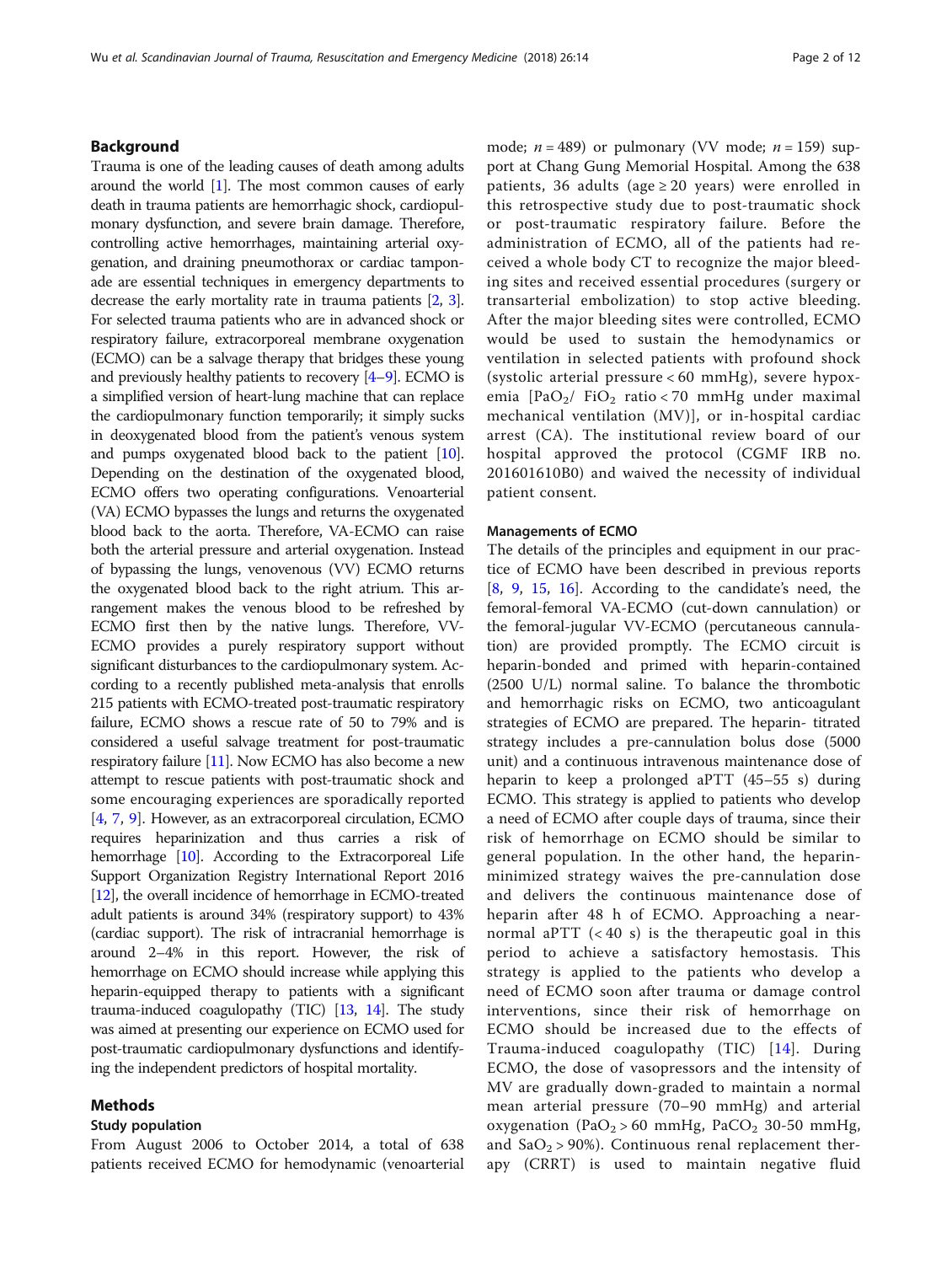balance in patients with a temporary renal failure. While signs of recovery are presented, the support of ECMO is tapered and stopped if possible. For patients hemorrhaging on ECMO, withholding heparin plus blood transfusion (RBC: plasma: platelet about 1:1:3) is often the first step to achieve hemostasis on ECMO. Endoscopic, angiographic or surgical hemostasis was launched with low threshold once the conservative treatment failed or is impossible to stabilize the hemorrhage. Protamine or antifibrinolytic agents would be provided to patients in whom an obvious source of hemorrhage is not found after a series of investigations.

# Data collection and outcome measures

We retrospectively reviewed the electronic medical records in each patient and collected their important demographic and clinical data before and during the administration of ECMO. The following variables were collected: age, gender, characteristics of trauma, injury severity score, damage control interventions,, duration of MV before ECMO, MV settings (peak inspiratory pressure, mean airway pressure, positive end-expiratory pressure,  $F_iO_2$ ), duration of emergency room (ER) admission to ECMO administration, cardiac arrest and requiring ECMO-assisted cardiopulmonary resuscitation (E-CPR), the latest results of blood tests (arterial blood gas sampling, blood cell counts, creatinine, and total bilirubin) before ECMO, aPTT values before ECMO and during the first, 12th, 24th and 48th hour of ECMO, durations of hospital and ECMO stay, complications (hemorrhage, requiring CRRT, and brain events) of ECMO, and the outcome (survived or death in hospital). The brain events on ECMO included brain hemorrhage and brain infarction. The primary endpoint of this study was death in hospital, and the secondary endpoint was hemorrhage during ECMO.

## Statistical analysis

Statistical analyses were performed using SPSS for Windows (Version 15.0, SPSS, Inc., IL, USA). Because the dataset was small, the Mann–Whitney  $U$  test was used to conduct univariate comparisons of the independent variables. The Chi-square or Fisher's exact test was used to compare the categorical variables. The level of statistical significance was set at  $p < 0.05$ . Continuous variables with a  $p < 0.05$  were dichotomized according to the cut-off values. The cut-off values were determined by the receiver operating characteristic curve (ROC) analysis. These dichotomized risk factors were tested by the multivariate logistic regression analysis with backward stepwise selection to identify independent predictors of hospital mortality and hemorrhage on ECMO.

## Results

# Univariate comparison

The median age and median ISS of the 36 patients were 36 (27–49) years and 29 (19–45), respectively. Among the 36 patients, 14 received VA-ECMO due to post-traumatic shock and 22 received VV-ECMO due to post-traumatic respiratory failure. In the group of VA-ECMO, eight patients required conventional CPR due to CA before ECMO institution. Three of the 8 patients regained spontaneous circulation after conventional CPR but still received VA-ECMO for the fluctuated hemodynamics. The other 5 patients developed refractory CA and eventually required E-CPR to restore spontaneous circulation. The median ECPR time was 35 (18–55). The causes of CA in the E-CPR group were severe airway obstruction with difficult intubation  $(n = 2)$ , insufficient drainage of tension pneumothoraces/pneumomediastinum  $(n = 1)$ , profound acidemia due to exsanguination during damage control surgery  $(n = 1)$ , and profound sepsis due to intra-abdominal infection  $(n = 1)$ . The patient with insufficient drainage of tension pneumothoraces/ pneumomediastinum suffered from blunt chest injury with severe chest wall deformities, bilateral lung contusions, and pneumothoraces. He was treated with MV and bilateral tube thoracostomies initially and prepared for VV-ECMO implantation later due to his clinical deterioration. Unfortunately, he developed CA before the ECMO team arrived and he could just receive E-CPR with VA-ECMO. Twenty-four patients were weaned off ECMO after a median support of 130 (69–249) hours, and 21 of these patients survived to hospital discharge, including the 2 patients undergoing E-CPR. Figure [1](#page-3-0) summarizes the clinical features among patients categorized by the need for ECMO (shock or respiratory failure) and the outcome (died or survived). The information on the mechanisms of trauma and associated therapies in each patient is summarized in [Appendices 1](#page-8-0) and [2](#page-9-0). Twelve patients experienced major hemorrhage (4 intracranial, 5 intra-thoracic, and 3 intra-abdominal) on ECMO. Three patients were found to have significant brain infarctions. Ten patients experienced acute renal failure on ECMO and required CRRT. Table [1](#page-4-0) lists the results of univariate comparisons between the survivors and non-survivors. Compared to the survivors, the non- survivors tended to have a higher ISS, post-traumatic shock/CA rather than respiratory failure, and a shorter hospital stay. In the VA-ECMO group, patients requiring E-CPR showed a similar hospital mortality rate when compared with patients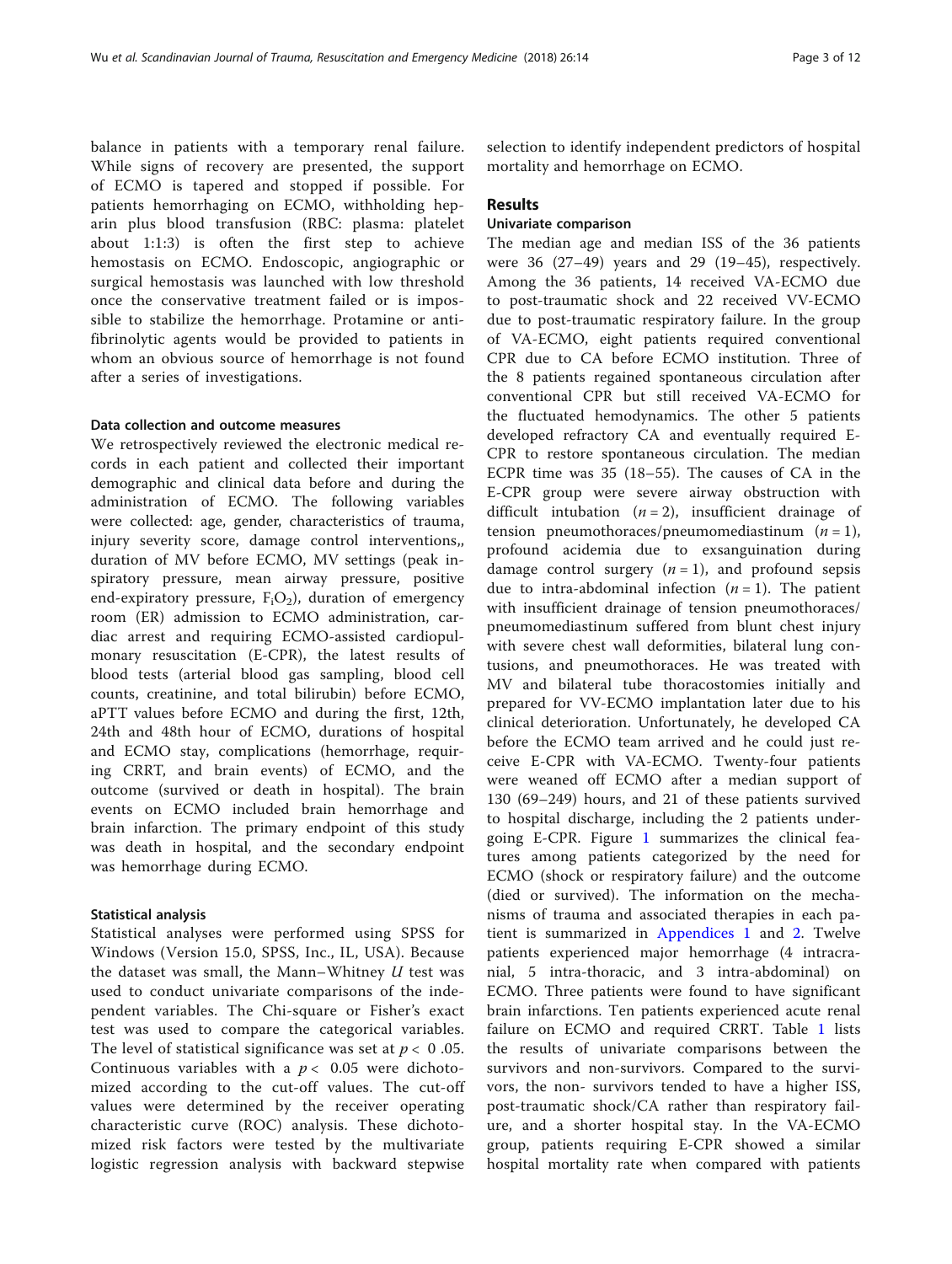

<span id="page-3-0"></span>

receiving VA-ECMO for refractory shock(60% vs.67%;  $p = 1.0$ ). On the other hand, the only significant difference between the hemorrhagic and the nonhemorrhagic groups was the value of aPTT obtained before ECMO (median aPTT: 5[2](#page-4-0) vs. 33 s;  $p = 0.01$ ). Table 2 demonstrates the results of univariate comparisons between the patients developing major hemorrhages on ECMO and the patients not. Compared to the nonhemorrhagic patients, the hemorrhagic patients tended to have a longer aPTT before ECMO institution. Figure [2](#page-5-0) shows the trends of aPTT on ECMO in the hemorrhagic and non-hemorrhagic groups.

## Multivariate comparison

Before entering the multivariate test, the ISS was dichotomized at the point of 35 according to the results of ROC analysis. The sensitivity (Sn), specificity (Sp), positive predictive value (PPV), and negative predictive value (NPV) at this cut-off point for predicting hospital mortality were 67%, 76%, 67%, and 76%, respectively. With the same processing, the aPTT obtained before ECMO was also dichotomized at the point of 40. The Sn, Sp, PPV, and NPV at this cut-off point for predicting hemorrhage on ECMO were 67%, 67%, 59%, and 74%, respectively. Finally, an ISS > 35 and the requirement of VA-ECMO due to a refractory post-traumatic shock/CA were identified to be the independent predictors of hospital mortality of the ECMO-treated trauma patients. With the same method, a pre-ECMO value of  $aPTT > 40$  s was proved to be the independent predictor of hemorrhage on ECMO. The indicators of diagnostic accuracy at this cutoff point were 67% (Sn), 79% (Sp), 62% (PPV), and 83% (NPV), respectively. Table [3](#page-5-0) demonstrates the results of multivariate analysis. Table [4](#page-5-0) presents the observed and predicted hospital mortalities calculated by the multivariate logistic regression model.

# **Discussion**

This study is aimed at identifying the independent predictors of hospital mortality in adult trauma patients receiving ECMO for advanced cardiopulmonary dysfunctions. Due to the complicated technique and the high resource demand, ECMO is not a routine therapy for advanced cardiopulmonary dysfunctions. However, after experience accumulation, it can become a valuable salvage treatment for advanced cardiopulmonary dysfunctions induced by various etiologies. Based on our experience of handing the coagulopathy in patients requiring postcardiotomy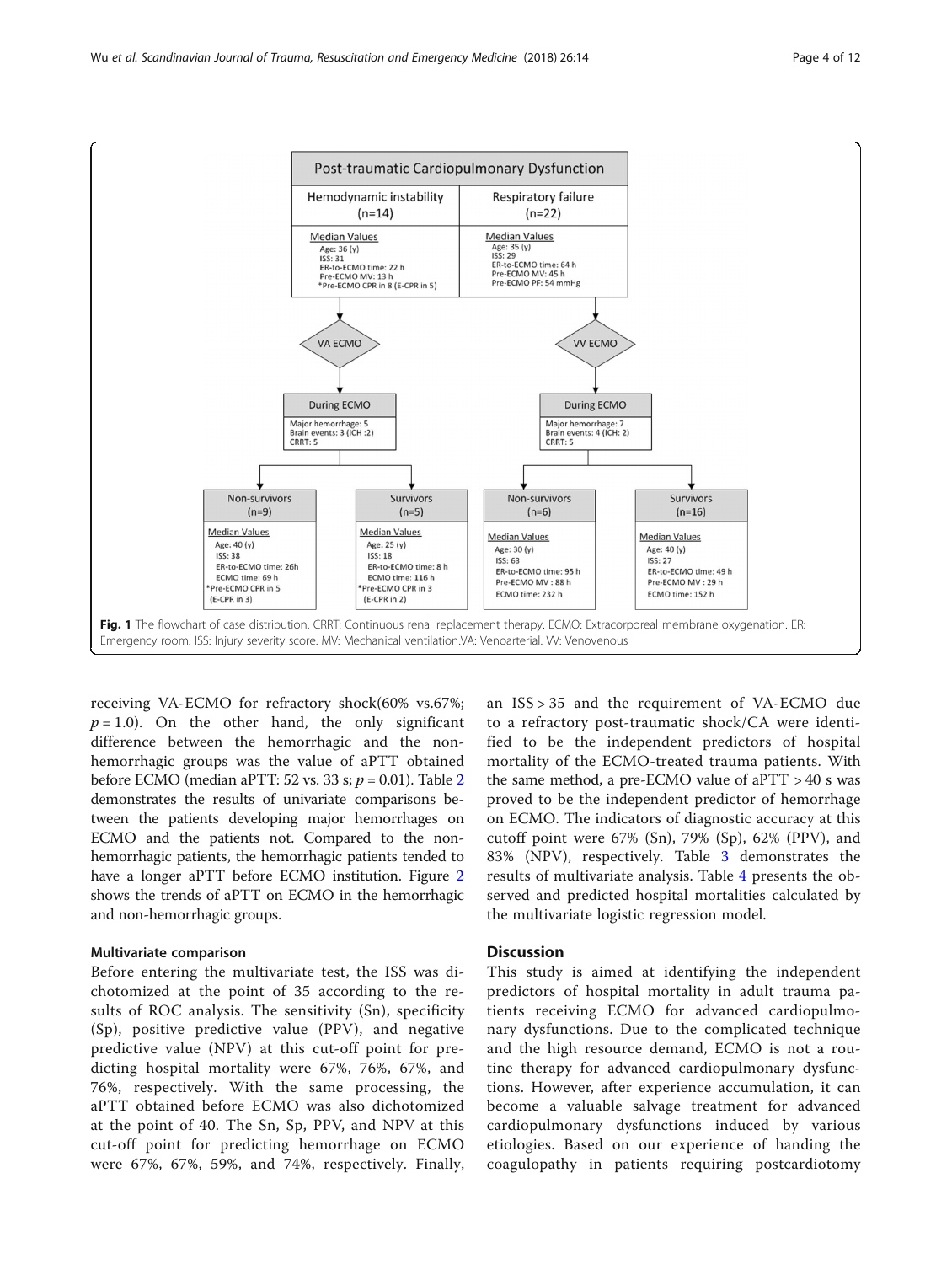P

|                                                   | Survivor<br>$(n = 21)$ | Non-survivor<br>$(n = 15)$ | P          |
|---------------------------------------------------|------------------------|----------------------------|------------|
| Pre-ECMO demographic data                         |                        |                            |            |
| Age (year)                                        | 37 (26–51)             | $35(27-47)$                | 0.85       |
| Male                                              | 19 (90)                | 12 (80)                    | 0.63       |
| <b>ISS</b>                                        | $25(17-38)$            | $41(25 - 75)$              | $0.03*$    |
| Traumatic brain injury                            | 1(5)                   | 3(20)                      | 0.29       |
| MV hours                                          | $14(6-126)$            | 26 (9-50)                  | 0.87       |
| Damage control<br>intervention                    | 13 (62)                | 10(67)                     | 0.77       |
| ER-to-ECMO hours                                  | $21(9-149)$            | 37 (14–52)                 | 0.75       |
| Data obtained just before ECMO                    |                        |                            |            |
| рH                                                | 7.29 (7.10–7.40)       | 7.20 (6.91-7.32)           | 0.14       |
| Mean arterial pressure<br>$(mmHq)^a$              | 71 (53–92)             | 50 (44-59)                 | $0.01*$    |
| $PaO2$ (mmHq)                                     | $53(43-67)$            | 47 (40-70)                 | 0.55       |
| PaCO <sub>2</sub> (mmHg)                          | 45 (39-70)             | 52 (46-87)                 | 0.19       |
| PaO <sub>2</sub> /FiO <sub>2</sub> (mmHq)         | 54 (46-67)             | 49 (40-83)                 | 070        |
| Peak inspiratory pressure<br>(cmH <sub>2</sub> O) | $35(31-38)$            | 36 (32-48)                 | 0.21       |
| $PEEP$ (cmH <sub>2</sub> O)                       | $20(15-24)$            | $21(15-24)$                | 0.88       |
| Hemoglobin (g/dL)                                 | $11(9-14)$             | $13(9-15)$                 | 0.57       |
| Platelet count $(x 109/L)$                        | 178 (90-199)           | 94 (69–190)                | 0.28       |
| aPTT (second)                                     | 32 (28–41)             | 40 (35-62)                 | $0.04*$    |
| Venovenous ECMO                                   | 16 (76)                | 6 (40)                     | $0.03*$    |
| <b>ECMO-assisted CPR</b>                          | 2(10)                  | 3(20)                      | 0.63       |
| Complication on ECMO                              |                        |                            |            |
| Major bleeding                                    | 4 (19)                 | 8(53)                      | 0.07       |
| Requiring CRRT                                    | 3(14)                  | 7(47)                      | 0.06       |
| Brain event                                       | 4 (19)                 | 3(20)                      | 1.0        |
| ECMO hour                                         | 143 (76-219)           | 111 (36-297)               | 0.47       |
| Hospital day                                      | 44 (29-78)             | $10(5-23)$                 | $< 0.001*$ |

<span id="page-4-0"></span>Table 1 Demographic and clinical data between survivors and non-survivors

|                                                   | patient $(n = 12)$ | patient ( $n = 24$ ) |         |
|---------------------------------------------------|--------------------|----------------------|---------|
| Pre-ECMO demographic data                         |                    |                      |         |
| Age (year)                                        | 34 (25 - 52)       | 37 (27-49)           | 0.86    |
| Male                                              | 9(75)              | 22 (92)              | 0.31    |
| <b>ISS</b>                                        | 33 (19-75)         | 29 (19-43)           | 0.54    |
| Traumatic brain<br>injury                         | 2(17)              | 2(8)                 | 0.59    |
| MV hours                                          | $15(5 - 44)$       | $33(8 - 139)$        | 0.28    |
| Damage control<br>intervention                    | 9(75)              | 14 (58)              | 0.47    |
| ER-to-ECMO<br>hours                               | $17(6-42)$         | 48 (12-166)          | 0.053   |
| Data obtained just before ECMO                    |                    |                      |         |
| pH                                                | 7.26 (7.13-7.34)   | 7.20 (7.09-7.37)     | 0.80    |
| Mean arterial<br>pressure (mmHg) <sup>a</sup>     | 54 (35 - 66)       | 64 (50-86)           | 0.16    |
| PaO <sub>2</sub> (mmHg)                           | 48 (42-66)         | 52 (40-68)           | 0.88    |
| PaCO <sub>2</sub> (mmHg)                          | 50 (39–70)         | 52 (39-72)           | 0.78    |
| PaO <sub>2</sub> /FiO <sub>2</sub><br>(mmHq)      | 48 (42-66)         | 49 (40-83)           | 0.61    |
| Peak inspiratory<br>pressure (cmH <sub>2</sub> O) | $35(32 - 40)$      | $35(31-39)$          | 0.88    |
| PEEP ( $cmH2O$ )                                  | 22 (14-25)         | $19(15-24)$          | 0.75    |
| Hemoglobin (g/dL)                                 | $12(10-15)$        | $11(9-15)$           | 0.61    |
| Platelet count<br>$(x 10^9/L)$                    | $93(73 - 164)$     | 171 (89-220)         | 0.07    |
| aPTT (second)                                     | 52 (36-100)        | 33 (29–39)           | $0.01*$ |
| Venovenous ECMO                                   | 7(58)              | 15(63)               | 1.0     |
| <b>ECMO-assisted CPR</b>                          | 2(17)              | 3(13)                | 1.0     |
| Complication on ECMO                              |                    |                      |         |
| Requiring CRRT                                    | 4(33)              | 6(25)                | 0.70    |
| Brain event                                       | 2(17)              | 5(21)                | $0.03*$ |
| ECMO hour                                         | 101 (45-248)       | 152 (71–271)         | 0.40    |
| Hospital day                                      | $15(6 - 50)$       | 40 (24-51)           | 0.21    |

Table 2 Demographic and clinical data between the patients developing major hemorrhages on extracorporeal membrane

Non-hemorrhagic

Hemorrhagic

oxygenation and the patients not

Categorical variables are presented as number (percentage) aPTT Activated partial thromboplastin time, CPR Cardiopulmonary resuscitation, CRRT Continuous renal replacement therapy, ECMO Extracorporeal membrane oxygenation, ER Emergency room, ISS Injury severity score, MV hour Mechanical ventilation hours before ECMO, PEEP Positive end-expiratory pressure, Brain event Brain hemorrhage or infarction <sup>a</sup> Exclude patients with refractory cardiac arrest and requiring ECMO-assisted CPR

Numerical variables are presented as median and interquartile range (IQR).

 $*: p < 0.05$ 

ECMO support  $[16]$  $[16]$  $[16]$ , we considered that all the surgical or trauma candidates must have their major bleeding sites identified and controlled before the delivery of ECMO. This is the most important selection criterion in our practice  $[8, 9]$  $[8, 9]$  $[8, 9]$  $[8, 9]$ . Once ECMO is delivered to a patient with a high risk of hemorrhage, the heparin effect must be minimized even reversed during the support of ECMO [[8](#page-10-0), [9](#page-10-0)].

Numerical variables are presented as median and interquartile range (IQR). Categorical variables are presented as number (percentage) aPTT Activated partial thromboplastin time, CPR Cardiopulmonary resuscitation, CRRT Continuous renal replacement therapy, ECMO Extracorporeal membrane oxygenation, ER Emergency room, ISS Injury severity score, MV hour Mechanical ventilation hours before ECMO, PEEP Positive end-expiratory pressure, Brain event Brain hemorrhage or infarction <sup>a</sup> Exclude patients with refractory cardiac arrest and requiring ECMO-assisted CPR

 $*: p < 0.05$ 

According to the current study, the mortality rates of the ECMO-treated post-traumatic shock and respiratory failure were 64% and 27%, respectively. Compare to our previous publications, the mortality rate of the ECMO-treated post-traumatic shock here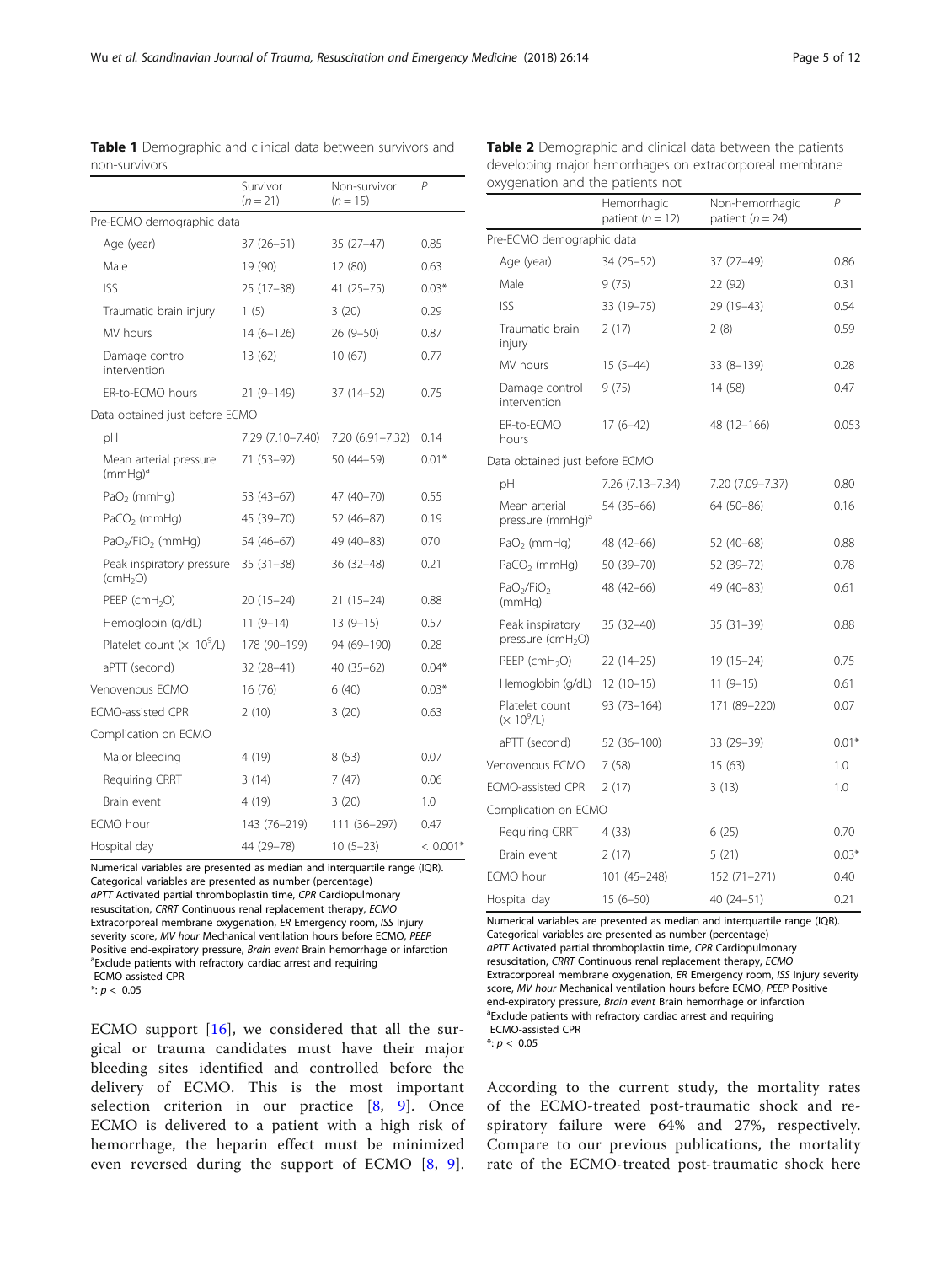<span id="page-5-0"></span>

was similar to the mortality rate of the ECMOtreated postcardiotomy shock (64% vs. 58%;  $p = 0.66$ )  $[16]$  $[16]$  $[16]$ . In the other hand, the mortality rate of the ECMO-treated post-traumatic respiratory failure here was lower than the mortality rate of the ECMOtreated non-traumatic respiratory failure (27% vs. 51%;  $p = 0.05$ ) [\[17\]](#page-11-0). Therefore, we thought that ECMO could be a useful life support for advanced post-traumatic cardiopulmonary dysfunctions with a careful patient selection.

In the current study, an  $ISS > 35$  and a refractory post-traumatic shock/CA were found to be independent predictors of hospital mortality in these ECMO-treated trauma patients. The two factors may

over 80% in patients with the two features. A similar result is found while the classification was applied to a published cohort of 18 adult trauma patients who required ECMO support [[4\]](#page-10-0). Therefore, the patient who has an  $ISS > 35$  and developing a refractory post-traumatic shock/CA should be a suboptimal candidate for ECMO resuscitation, and the decision of enrolling should be made carefully. On the contrary, ECMO seems to be a promising therapeutic option for advanced post-traumatic respiratory

build a simple classification model for this patient population. According to the Table 3, both the observed and predicted hospital mortality rates were

Table 3 Results of multivariate analysis

| Endpoint                           | Predictor                   | β coefficient Odds Ratio | (95% CI)                   | $p$ value |
|------------------------------------|-----------------------------|--------------------------|----------------------------|-----------|
| <sup>a</sup> Hospital              | ISS > 35                    | 1.905                    | 6.716 (1.359-33.187) 0.019 |           |
| Death                              | Shock/<br>Cardiac<br>arrest | 1.625                    | 5.079 (1.012-25.499)       | 0.048     |
| <sup>b</sup> Hemorrhage<br>on ECMO | Pre-ECMO<br>aPTT > 40 s     | 2.028                    | 7.6 (1.609-35. 906)        | 0.01      |

<sup>a</sup>Predicted mortality (y) =  $\mathrm{e}^{\mathrm{x}}$  / (1 +  $\mathrm{e}^{\mathrm{x}}$ ). X = – 1.853 + 1.905  $\times$  (Injury severity score > 35) + 1.625 × (post-traumatic shock or cardiac arrest). Hosmer-Lemeshow test  $p = 0.985$ ; Negelkerke R<sup>2</sup> = 0.354; c-index = 0.79

Predicted risk of hemorrhage on ECMO (y) =  $e^{x}$  / (1 +  $e^{x}$ ). X = -1.558 + 2.028  $\times$  (Pre-ECMO aPTT  $>$  40 s)

Negelkerke  $R^2 = 0.253$ ; c-index = 0.73

Table 4 The observed and predicted hospital mortalities in the patient cohort

|                                     | Class I                                | Class II                    | Class III                           | Class IV               |
|-------------------------------------|----------------------------------------|-----------------------------|-------------------------------------|------------------------|
| Indication<br>of ECMO               | Respiratory<br>failure (ISS $\leq$ 35) | Shock/CA<br>$(ISS \leq 35)$ | Respiratory<br>failure $(ISS > 35)$ | Shock/CA<br>(ISS > 35) |
| Total Number                        | 14                                     | 7                           | 8                                   | 7                      |
| Death<br><b>Number</b>              | $\mathcal{P}$                          | 3                           | 4                                   | 6                      |
| Observed<br>Mortality               | 14.3%                                  | 42.9%                       | 50%                                 | 85.7%                  |
| Predicted<br>Mortality <sup>a</sup> | 13.5%                                  | 44.3%                       | 51.3%                               | 84.2%                  |

<sup>a</sup>Predicted mortality: (y) =  $e^{x}$  / (1 +  $e^{x}$ ). X = – 1.853 + 1.905  $\times$  (lnjury severity score > 35) + 1.625 × (Shock/CA requiring VA-ECMO)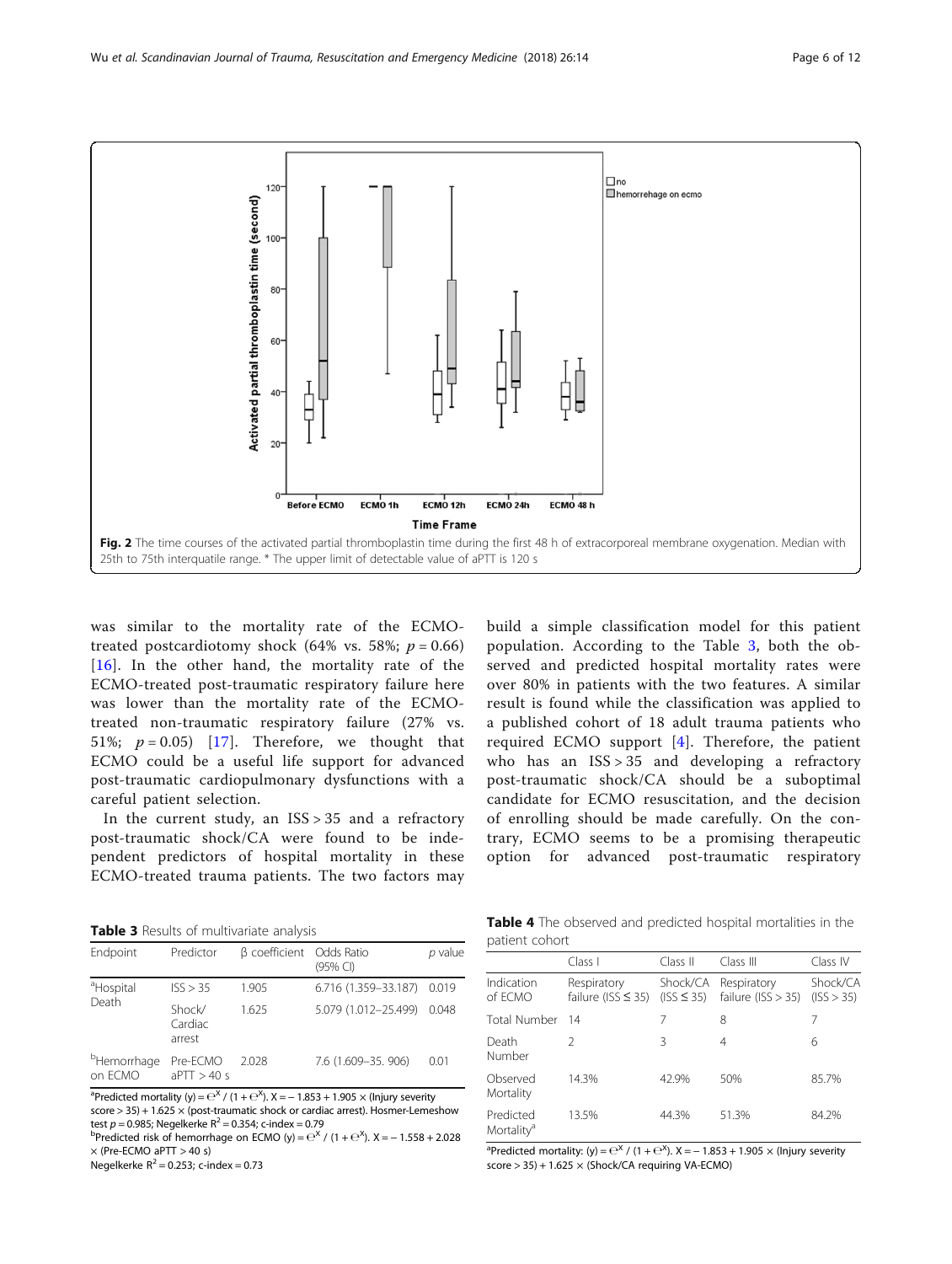<span id="page-6-0"></span>

|                                                               | Table 5 Reports focused on extracorporeal membrane |                    | oxygenation used in patients presenting traumatic brain injury |                           |                                                                                                                                                                                                                         |                       |
|---------------------------------------------------------------|----------------------------------------------------|--------------------|----------------------------------------------------------------|---------------------------|-------------------------------------------------------------------------------------------------------------------------------------------------------------------------------------------------------------------------|-----------------------|
| Lountry; Year)                                                | Therapeutic                                        | Severity of TBI    | Median age (y)/ ISS                                            | /ER-to-device time        | Hemorrhagic event                                                                                                                                                                                                       | Median Device Time    |
| Author                                                        | purpose                                            |                    | Case Number;                                                   | Device                    | Anticoaqulation/                                                                                                                                                                                                        | Mortality/            |
| Reynolds[19]                                                  | Ventilation assistance                             | ICP monitor: No    | case;                                                          | W-ECMO                    | Pulmonary hemorrhage                                                                                                                                                                                                    | 7(d)                  |
| (666L/VSN)                                                    |                                                    | <b>TBI (AIS 3)</b> | 16/18                                                          | $\sqrt{0}$ (d)            | Heparin free/                                                                                                                                                                                                           | $\frac{1}{2}$         |
| Taiwan/2008)                                                  | Hemodynamic assistance                             | ICP monitor: Yes   | $21/MA*$                                                       | VA-ECMO                   | No hemorrhagic event                                                                                                                                                                                                    | /49 hours             |
| Yen [20]                                                      |                                                    | TBI (AIS 5)        | case;                                                          | $\sqrt{2}$ (d)            | Heparin free/                                                                                                                                                                                                           | $\frac{1}{2}$         |
| Messing [21]                                                  | Ventilation assistance                             | ICP monitor: Yes   | l case;                                                        | W-ECMO                    | Initial heparin free then ACT 180-200 s/                                                                                                                                                                                | $/20$ $(d)$           |
| USA/2014)                                                     |                                                    | $IB (AIS \geq 3)$  | 21/38                                                          | (5)                       | No hemorrhagic event                                                                                                                                                                                                    | $\frac{9}{2}$         |
| Muellenbach [22]                                              | Ventilation assistance                             | ICP monitor: Yes   | 53/59, 16/66, 28/66                                            | $/2$ (d), 0 (d), 0(d)     | Initial heparin free then aPTT 40-60 s/                                                                                                                                                                                 | $/8$ (d), 3 (d), 3(d) |
| (Germany/2012)                                                |                                                    | $IB (AIS \geq 3)$  | 3 cases;                                                       | W-ECMO                    | No hemorrhagic event                                                                                                                                                                                                    | $\frac{1}{2}$         |
| Munoz-Bendix [23]                                             | Reducing PaCO <sub>2</sub> for ICP reduction       | ICP monitor: Yes   | 0 cases;                                                       | <b>PECLA</b>              | aPTT 50-60 s/                                                                                                                                                                                                           | (9, 8)                |
| (Germany/2015)                                                |                                                    | $IBI (AIS > 3)$    | 50 / NA*                                                       | / 6(d)                    | $\stackrel{*}{\geq}$                                                                                                                                                                                                    | $\stackrel{*}{\geq}$  |
| Biscotti [24]                                                 | Ventilation assistance                             | ICP monitor: Yes   | 8/27, 20/33                                                    | $/4$ (d), $4$ (d)         | No hemorrhagic event                                                                                                                                                                                                    | $/ 6(d)$ , 13 $(d)$   |
| USA/2015)                                                     |                                                    | TBI $(AIS > 3)$ ,  | 2 cases;                                                       | W-ECMO                    | aPTT 40-60 s/                                                                                                                                                                                                           | $\frac{1}{2}$         |
| (China/2015)                                                  | during tracheal repair                             | ICP monitor: No    | l case;                                                        | VA-ECMO                   | No hemorrhagic event                                                                                                                                                                                                    | /551 minutes          |
| Zhou [25]                                                     | Ventilation assistance                             | TBI (AIS 3),       | 33/34                                                          | $\frac{1}{4}$             | ACT 300 (s)/                                                                                                                                                                                                            | $\frac{1}{2}$         |
| Robba <sub>[26]</sub>                                         | Ventilation assistance                             | ICP monitor: Yes   | 31/41, 54/32                                                   | <sup>(5</sup> (d), 20 (d) | No hemorrhagic event                                                                                                                                                                                                    | (20(d), 4(d)          |
| (UK/2017)                                                     |                                                    | $IB (AIS \geq 3)$  | 2 cases;                                                       | W-ECMO                    | NA*/                                                                                                                                                                                                                    | 50% (n=1)             |
| injury. VA: Venoarterial. VV: Venovenous<br>NA: Not available |                                                    |                    |                                                                |                           | ACT: Active clotting time. APT7: Activated partial thromboplastin time. ECMO: Extracorporeal membrane oxygenation. ICP: Intracranial pressure monitor. pECLA: Pumpless extracorporeal lung assist. TBI: Traumatic brain |                       |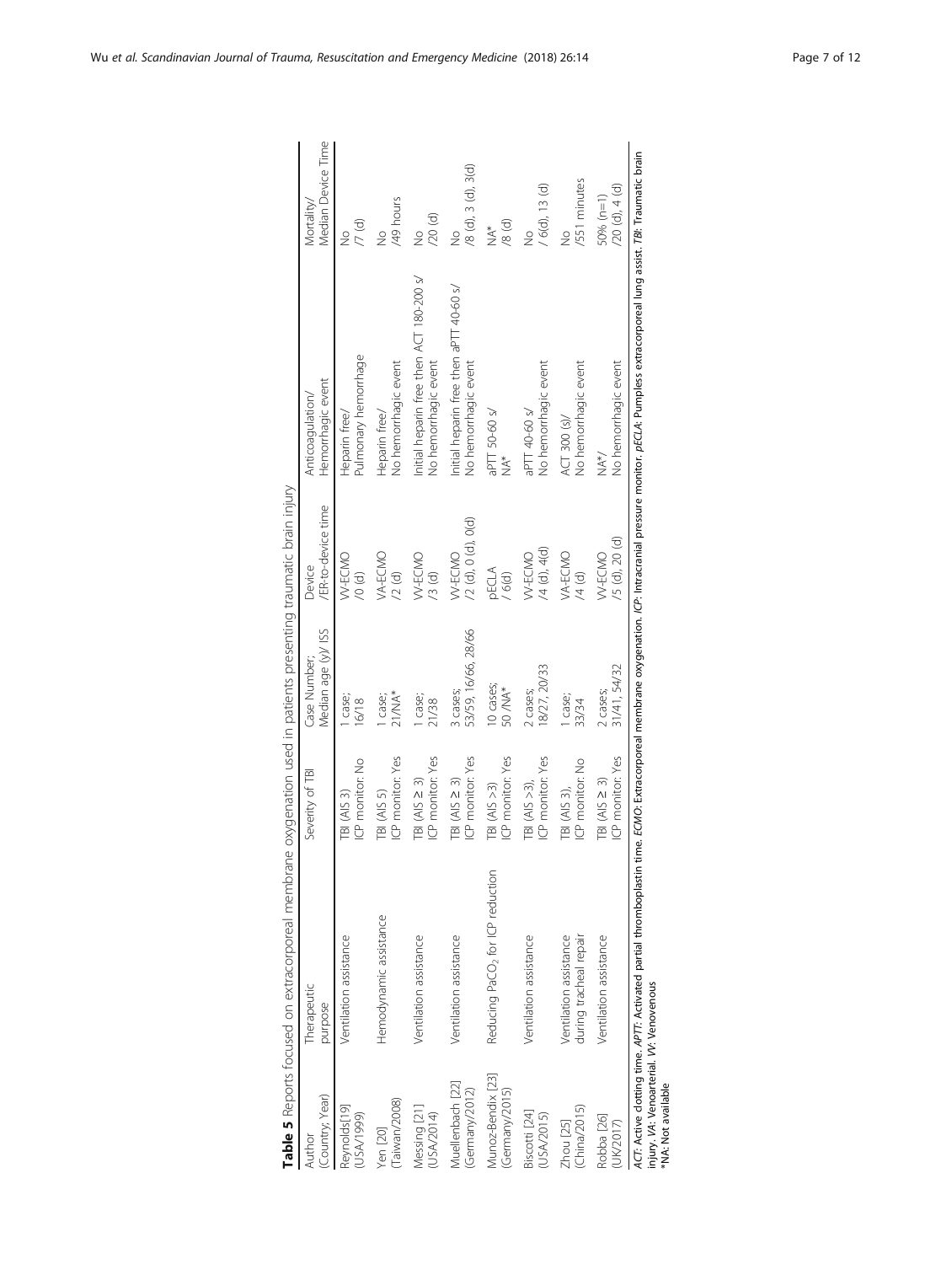failure. Post-traumatic respiratory failure is a common complication seen in patients with blunt chest trauma. Except for pulmonary contusions and transfusioninduced acute lung injury, there are some specific conditions may hinder the work of MV in trauma patients. These conditions include a significant air leak due to pulmonary lacerations, uncoordinated thoracic cage movements due to complex fractures, and restrictive intra-thoracic spaces due to abdominal compartment syndrome. Once thoracotomy is required for hemorrhage control, the associated one-lung ventilation may also bring additional volutrauma to the lungs and increase the risk of advanced respiratory failure after operation. Some of these injuries require surgical repairs but some are improved with lung rest and negative fluid balance. All these can be safely managed by an experienced ECMO team with multidisciplinary expertise [[6,](#page-10-0) [8\]](#page-10-0). Therefore, if the major bleeding sites are controlled, VV-ECMO is indeed a valuable option to assist these young and previously healthy adults to conquer the temporary respiratory failure and survive.

In this study, twelve of the ECMO-treated trauma patients developed major hemorrhages on ECMO. Nine of the 12 hemorrhagic patients had a prolonged aPTT (> 40 s) before the administration of ECMO. As shown in Fig. [2,](#page-5-0) ECMO induces an abrupt rise of aPTT in all patients, including the patients treated with the heparin-minimized strategy. Patients with a prolonged aPTT before ECMO institution are quite vulnerable to the anticoagulation effects of heparin and might still lose blood from the oozing wounds due to the difficulty in formatting steady blood clots on ECMO, although the major bleeding sites had been controlled. Reversing the heparin with protamine, mitigating the consumption coagulopathy with blood transfusion, stabilizing the formed blood clots with antifibrinolytic agents, and allowing permissive hypotension are common strategies used to maintain an acceptable output of ECMO before hemostasis is achieved. However, permissive hypotension may inevitably prolong the period of hypoperfusion and jeopardize the survival rate. Therefore, the scale and duration of this hypocoagulation period should be a critical target for intervention while using ECMO to rescue patients with significant TIC. Despite not used in our practice yet, the viscoelastic assay is another valuable technique of coagulation monitoring in this scenario [[3,](#page-10-0) [18\]](#page-11-0).

Regardless of the indications, applying ECMO to patients with traumatic brain injury (TBI) is still a controversial issue. In the current study, four patients developed major ICHs on ECMO. One patient had a re-bleeding TBI, and 3 patients had newly developed ICHs. All of them received ECMO soon after admission, with a median ER-to-ECMO time of 11 h. In the other hand, the TBIs did not re-bleed in the other 3 patients who had a longer ER-to-ECMO time (47, 248 and 295 h, respectively). Therefore, the ER-to-ECMO time seemed to have an effect on rebleeding from TBIs during ECMO, although a heparin-minimized strategy was adopted. Due to the small sample size, it is impossible to draw any definite conclusion to document the feasibility of delivering ECMO to patients with known TBI. To shorten this knowledge gap, we decided to perform a simple literature review of the case reports focusing on applying ECMO or similar device to patients with TBI. We collected eight English publications from PubMed that were published from 1999 to 2017 [[19](#page-11-0)–[26\]](#page-11-0). The eight studies, enrolling 21 patients with known TBI before ECMO, are summarized in Table [5.](#page-6-0) The therapeutic purpose is ventilation assistance in seven of the eight studies. The severity of TBI is significant in 19 patients in whom an extraventricular drainage is placed for intracranial decompression and pressure monitoring. Most of the patients have an ER-to-device time > 2 days, and a heparin-free ECMO is provided to patients with an ER-to-device time < 3 days. No TBI re-bleeding occurs, and just one hospital death is reported. According to the above-mentioned findings, ECMO with a heparin-free strategy seems to be safe in patients with minor or drained TBI. However, the summary could be more comprehensive if the therapeutic ranges of aPTT of the "heparin-free" ECMO are available.

The limitations of this study are its retrospective design and the small number of cases involved. The observations were obtained from the ECMO-treated patients only and all of the patients were highly selected by the ECMO team. Further prospective or large-scale retrospective studies are needed to demonstrate the efficacy and safety of ECMO used for post-traumatic cardiopulmonary failure.

# Conclusion

The severity of trauma and the type of cardiopulmonary dysfunction significantly affected the outcomes of ECMO used for sustaining adult patients with posttraumatic cardiopulmonary dysfunction. According to our results, ECMO could be a useful salvage therapy for adult patients with post-traumatic cardiopulmonary dysfunctions if they had an ISS less than 35. Hemorrhage on ECMO remained a true concern while the device was required soon after trauma, although a heparin-minimized protocol was adopted.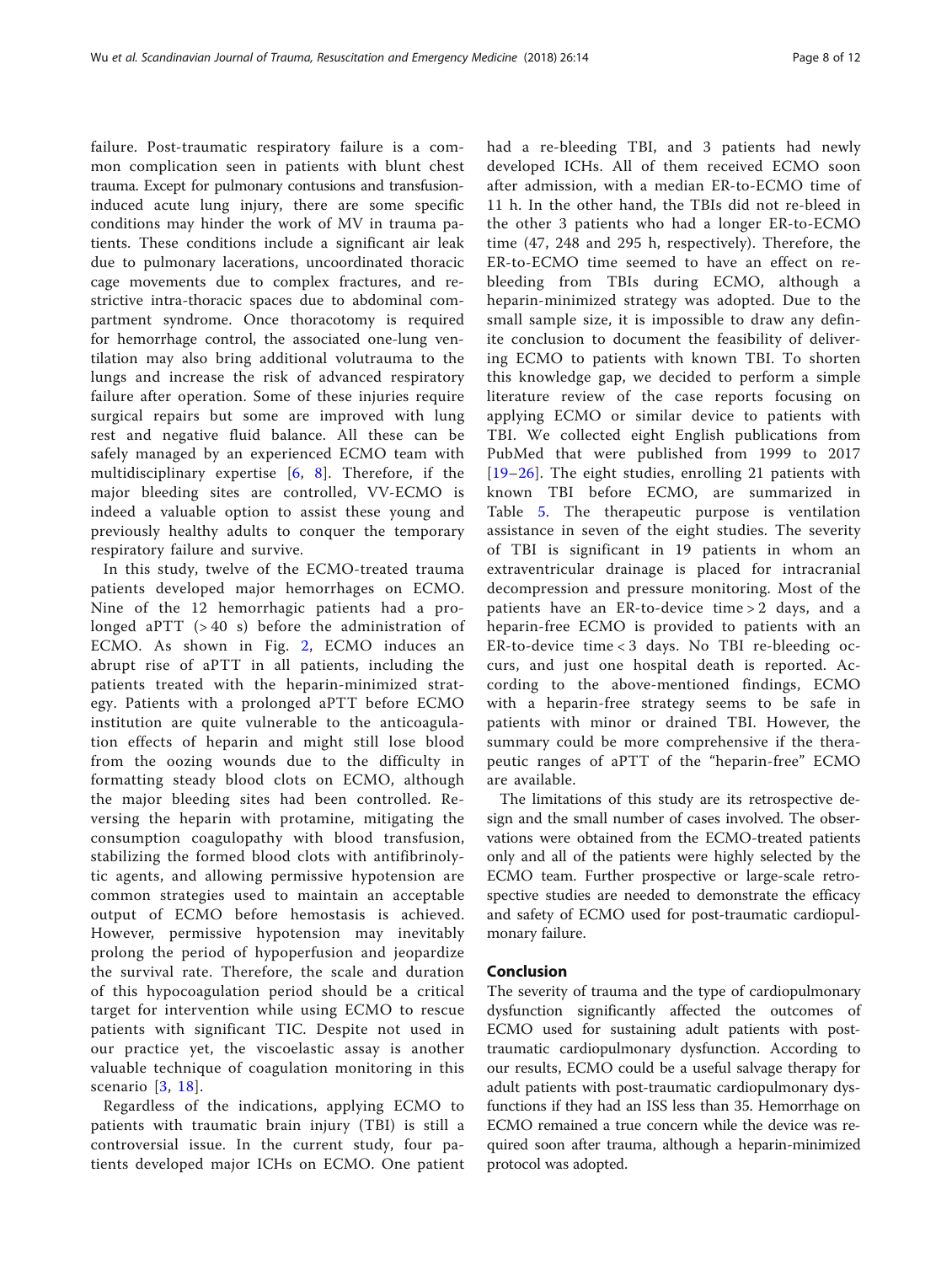# <span id="page-8-0"></span>Appendix 1

|                 |            | Table 6 Summary of major injuries in all patients                                                                                                                                                    |
|-----------------|------------|------------------------------------------------------------------------------------------------------------------------------------------------------------------------------------------------------|
| Case            | <b>ISS</b> | Major Injury                                                                                                                                                                                         |
| VA1             | 10         | Right HxTx. Scalp lacerations.                                                                                                                                                                       |
| VA <sub>2</sub> | 13         | Right HxTx. Grade 2 hepatic injury.                                                                                                                                                                  |
| VA3             | 41         | 3rd degree burn (TBSA35%). Left flail chest with open PnTx. Right femoral bone fracture.                                                                                                             |
| VA4             | 75         | Cardiac arrest. Pelvic crush injury with hemorrhagic shock. Bilateral lung contusions.                                                                                                               |
| VA5             | 75         | Cardiac arrest. Interstitial pulmonary edema.                                                                                                                                                        |
| VA6             | 25         | 2-3 degree burn (TBSA50%).                                                                                                                                                                           |
| VA7             | 36         | Left HxPnTx. Cerebral contusions with coma $>6$ h. Minor pelvic fracture.                                                                                                                            |
| VA8             | 25         | Blunt cardiac injury with left anterior descending artery disruption.                                                                                                                                |
| VA9             | 16         | 2-3 degree burn (face involved; TBSA 10%) and inhalation injury.                                                                                                                                     |
| <b>VA10</b>     | 43         | Grade 5 splenic lacerations and grade 2 renal lacerations. Right small ICH. Minor facial bone fracture.                                                                                              |
| <b>VA11</b>     | 50         | Pelvic crush injury with hemorrhagic shock. Grade 4 splenic and grade 3 hepatic lacerations. Diaphragmatic<br>rupture. Bilateral HxPnTx with lung contusions. Traumatic SAH.                         |
| <b>VA12</b>     | 20         | Right HxPnTx with lung contusion. Right humeral and left tibial fractures.                                                                                                                           |
| <b>VA13</b>     | 38         | Pelvic crush injury with hemorrhagic shock. Right HxPnTx. Right tibia fracture.                                                                                                                      |
| <b>VA14</b>     | 18         | Right lung contusion. Mesentery vascular injury. Minor L-spine fracture.                                                                                                                             |
| W1              | 20         | Left flail chest with open PnTx. L-spine minor fracture.                                                                                                                                             |
| W <sub>2</sub>  | 17         | Bilateral lung contusions. Scalp lacerations.                                                                                                                                                        |
| W3              | 29         | Bilateral HxPnTx with multiple ribs fracture. C-Spine minor fracture.                                                                                                                                |
| W4              | 34         | Bilateral lung contusions. Grade 3 hepatic lacerations. LeFort I facial and right femoral bone fracture.                                                                                             |
| W <sub>5</sub>  | 75         | Cardiac arrest. Blunt cardiac injury with large hemopericardium.                                                                                                                                     |
| W6              | 75         | Cardiac arrest. Bilateral lung contusions. Grade 4 hepatic lacerations.                                                                                                                              |
| W7              | 9          | 2-3 degree burn (face involved; TBSA 8%) and inhalation injury.                                                                                                                                      |
| W8              | 41         | Pelvic crush injury with hemorrhagic shock. Left flail chest with lung contusion. Left femoral bone fracture.                                                                                        |
| W9              | 29         | Bilateral lung contusions with HxTx. Right femoral bone fracture. L-spine minor fracture.                                                                                                            |
| W10             | 75         | Cardiac arrest. Grade 4 hepatic lacerations.                                                                                                                                                         |
| W11             | 75         | Cardiac arrest. Pelvic crush injury with hemorrhagic shock. Mesenteric vascular injury. Urinary bladder<br>disruption. Multiple ribs fractures with right HxTx.                                      |
| W12             | 22         | Right HxPnTx. Stomach and diaphragmatic perforation. Head concussion.                                                                                                                                |
| W13             | 43         | Blunt cardiac injury with cardiac rupture. Facial bone and skull base fractures with pneumocranium and<br>SAH. Mesenteric injury. Small bowel disruption.                                            |
| W14             | 25         | Blunt injury of urinary bladder with bladder disruption. Bilateral femoral bone fractures.                                                                                                           |
| W15             | 34         | Bilateral flail chest with left HxPnTx. Left femoral bone fracture.                                                                                                                                  |
| W16             | 29         | Bilateral HxPnTx. Right proximal femoral bone fracture. L-spine minor fracture.                                                                                                                      |
| W17             | 45         | Blunt injury of thoracic aorta with pseudoaneurysm formation. Pelvic crush injury with hemorrhagic<br>shock. Grade 4 hepatic lacerations and mesenteric vascular injury. Minor facial bone fracture. |
| <b>W18</b>      | 18         | Skull base fracture. Left HxPnTx.                                                                                                                                                                    |
| W19             | 10         | Traumatic SAH. Minor facial lacerations.                                                                                                                                                             |
| W20             | 17         | Left renal grade 4 lacerations. Left 11th rib fracture.                                                                                                                                              |
| W21             | 25         | Bilateral HxPnTx and lung contusions. Grade 3 liver lacerations.                                                                                                                                     |
| W22             | 50         | Blunt injury of thoracic aorta with pseudoaneurysm formation. Grade 5 hepatic lacerations.                                                                                                           |

HxTx Hemothorax, PnTx Pneumothorax, HxPnTx Hemopneumothorax, ICH Intracranial hemorrhage, SAH subarachnoid hemorrhage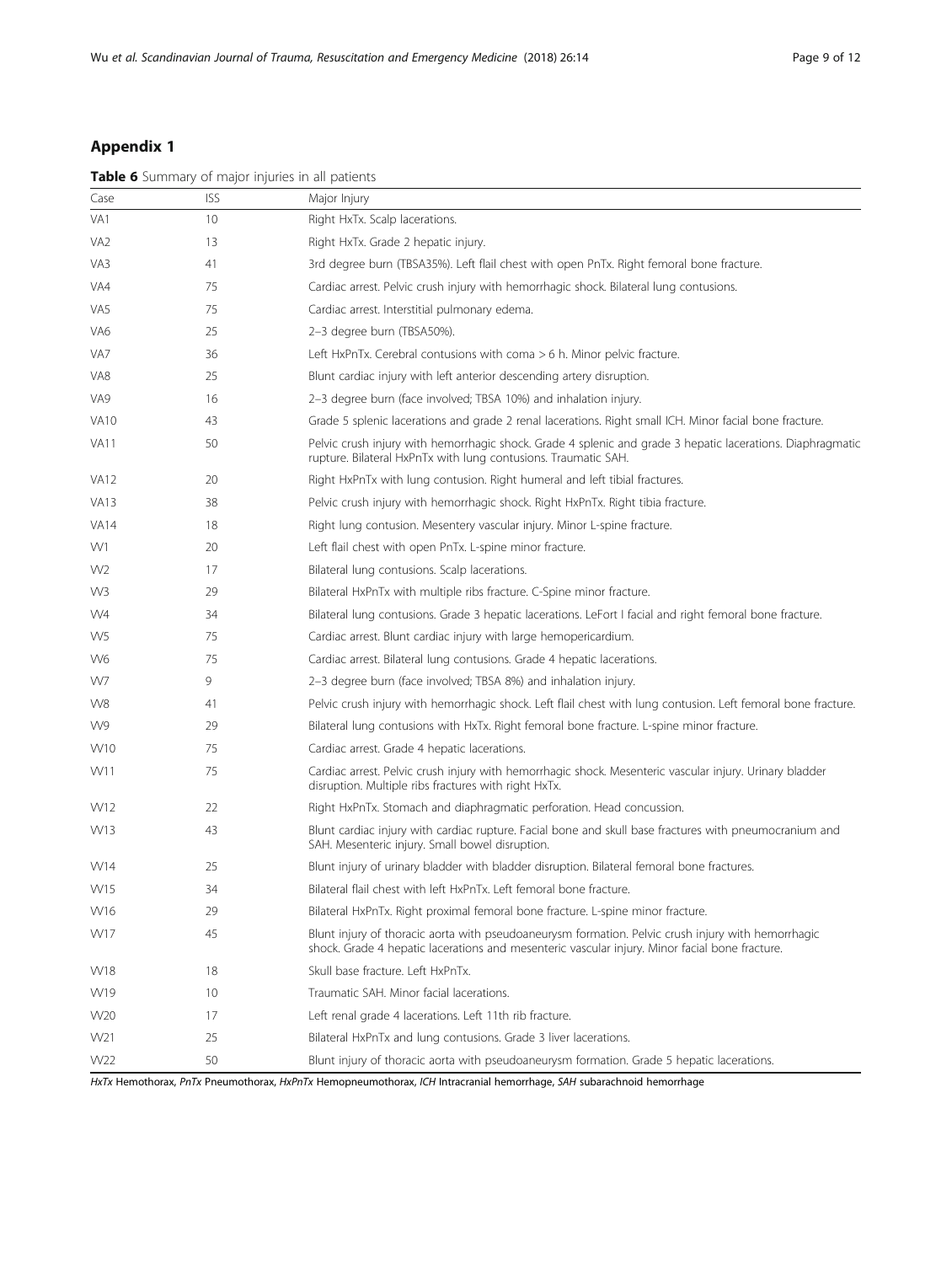# <span id="page-9-0"></span>Appendix 2

# Table 7 Patient information

| NO             | Age    | Trauma Mechanism                              | <b>ISS</b> | ER-to-ECMO     |                | Pre-ECMO management                                                                                                                                                           | Outcome        |
|----------------|--------|-----------------------------------------------|------------|----------------|----------------|-------------------------------------------------------------------------------------------------------------------------------------------------------------------------------|----------------|
|                | (year) |                                               |            | hour           | MV hour        | Damage control surgery/TAE                                                                                                                                                    | (ECMO hour)    |
|                |        | VA-ECMO for post-traumatic shock              |            |                |                |                                                                                                                                                                               |                |
| -1             | 37     | Stabbing                                      | 10         | $\overline{4}$ | 3              | Thoracotomy: lung wedge resection                                                                                                                                             | Survived (112) |
| 2              | 48     | Traffic accident (car)                        | 13         | $\overline{4}$ | 13             | Thoracotomy: Cardiorrhaphy                                                                                                                                                    | Survived (91)  |
| 3              | 29     | Electrocution                                 | 41         | 6              | $\mathbf{1}$   | No                                                                                                                                                                            | Dead (17)      |
| $\overline{4}$ | 17     | Traffic accident (car)                        | 75         | 6              | 2              | TAE for retroperitoneal hemorrhage<br>External fixation of pelvic fracture                                                                                                    | Dead (216)     |
| 5              | 25     | Near-drowning                                 | 75         | 8              | $\overline{2}$ | No                                                                                                                                                                            | Survived (384) |
| 6              | 42     | Burn                                          | 25         | 10             | 6              | <b>No</b>                                                                                                                                                                     | Dead (36)      |
| 7              | 33     | Falling                                       | 36         | 20             | 16             | Thoracotomy: RLL and LLL lobectomy                                                                                                                                            | Dead (297)     |
| 8              | 20     | Traffic accident (car)                        | 25         | 24             | 10             | Sternotomy: CABG for LAD disruption                                                                                                                                           | Survived (216) |
| 9              | 61     | Burn and inhalation                           | 16         | 26             | 26             | No                                                                                                                                                                            | Dead (212)     |
| 10             | 35     | Traffic accident (car)                        | 43         | 37             | 36             | Laparatomy: Splenectomy and pancreatic tail resection                                                                                                                         | Dead (23)      |
| 11             | 47     | Traffic accident (car)                        | 50         | 47             | 50             | Thoracotomy: RLL Wedge resection<br>Laparotomy: Diaphragmatic repair, splenectomy,<br>hepatorrhaphy and retroperitoneal packing                                               | Dead (69)      |
| 12             | 45     | Traffic accident (car)                        | 20         | 48             | 46             | No                                                                                                                                                                            | Dead (258)     |
| 13             | 40     | Falling                                       | 38         | 48             | 60             | TAE for retroperitoneal hemorrhage<br>External fixation of pelvic fracture                                                                                                    | Dead (43)      |
| 14             | 24     | Traffic accident (motorbike)                  | 18         | 315            | 288            | Laparotomy: Small bowel resection<br>with end-ileostomy                                                                                                                       | Survive(116)   |
|                |        | W-ECMO for post-traumatic respiratory failure |            |                |                |                                                                                                                                                                               |                |
| 1              | 53     | Traffic accident (pedestrian)                 | 20         | 5              | $\overline{4}$ | No                                                                                                                                                                            | Survived (69)  |
| 2              | 29     | Traffic accident (motorbike)                  | 17         | 7              | 6              | <b>No</b>                                                                                                                                                                     | Survived (61)  |
| 3              | 33     | Traffic accident (motorbike)                  | 29         | 9              | 5              | Thoracotomy: RML-RLL bilobectomy, pericardiotomy                                                                                                                              | Survived (187) |
| $\overline{4}$ | 33     | Traffic accident (car)                        | 34         | 10             | 8              | <b>No</b>                                                                                                                                                                     | Survived (70)  |
| 5              | 59     | Traffic accident (car)                        | 75         | 11             | 9              | Subxiphoid drainage                                                                                                                                                           | Survived (75)  |
| 6              | 23     | Falling                                       | 75         | 14             | 9              | Thoracotomy: Repair RML/RLL lacerations<br>Laparotomy: Ligation of right hepatic artery with<br>perihepatic packing                                                           | Dead (40)      |
| 7              | 49     | Burn and inhalation                           | 9          | 16             | 18             | No                                                                                                                                                                            | Survived (177) |
| 8              | 49     | Traffic accident (pedestrian)                 | 41         | 16             | 14             | TAE for retroperitoneal hemorrhage, external<br>fixation of pelvic fracture                                                                                                   | Survived (222) |
| 9              | 43     | Traffic accident (motorbike)                  | 29         | 21             | $\overline{4}$ | No                                                                                                                                                                            | Survived (77)  |
| 10             | 20     | Traffic accident (motorbike)                  | 75         | 23             | 21             | TAE for grade 4 hepatic laceration.<br>Laparotomy: Ligation of right hepatic artery and<br>right portal vein with perihepatic packing                                         | Dead (24)      |
| 11             | 57     | Traffic accident (car)                        | 75         | 52             | 49             | TAE for retroperitoneal hemorrhage, external fixation<br>of pelvic fracture.<br>Laparotomy: Resect terminal ileum and right colon<br>with end-ileostomy for bowel perforation | Dead (423)     |
| 12             | 37     | Falling                                       | 22         | 76             | 74             | Laparotomy: Repair gastric and diaphragmatic<br>perforation, repair spleen avulsion                                                                                           | Survived (66)  |
| 13             | 61     | Traffic accident (motorbike)                  | 43         | 100            | 91             | Laparotomy: Repair small bowel perforation                                                                                                                                    | Survived (143) |
| 14             | 27     | Compression injury                            | 25         | 115            | 40             | Laparotomy: Cystorrhaphy                                                                                                                                                      | Survived (161) |
| 15             | 25     | Traffic accident (car)                        | 34         | 123            | 108            | No                                                                                                                                                                            | Survived (287) |
| 16             | 32     | Traffic accident (motorbike)                  | 29         | 138            | 126            | No                                                                                                                                                                            | Dead (1030)    |
| 17             | 28     | Traffic accident (car)                        | 45         | 175            | 143            | TAE for grade 3 hepatic laceration                                                                                                                                            | Survived (94)  |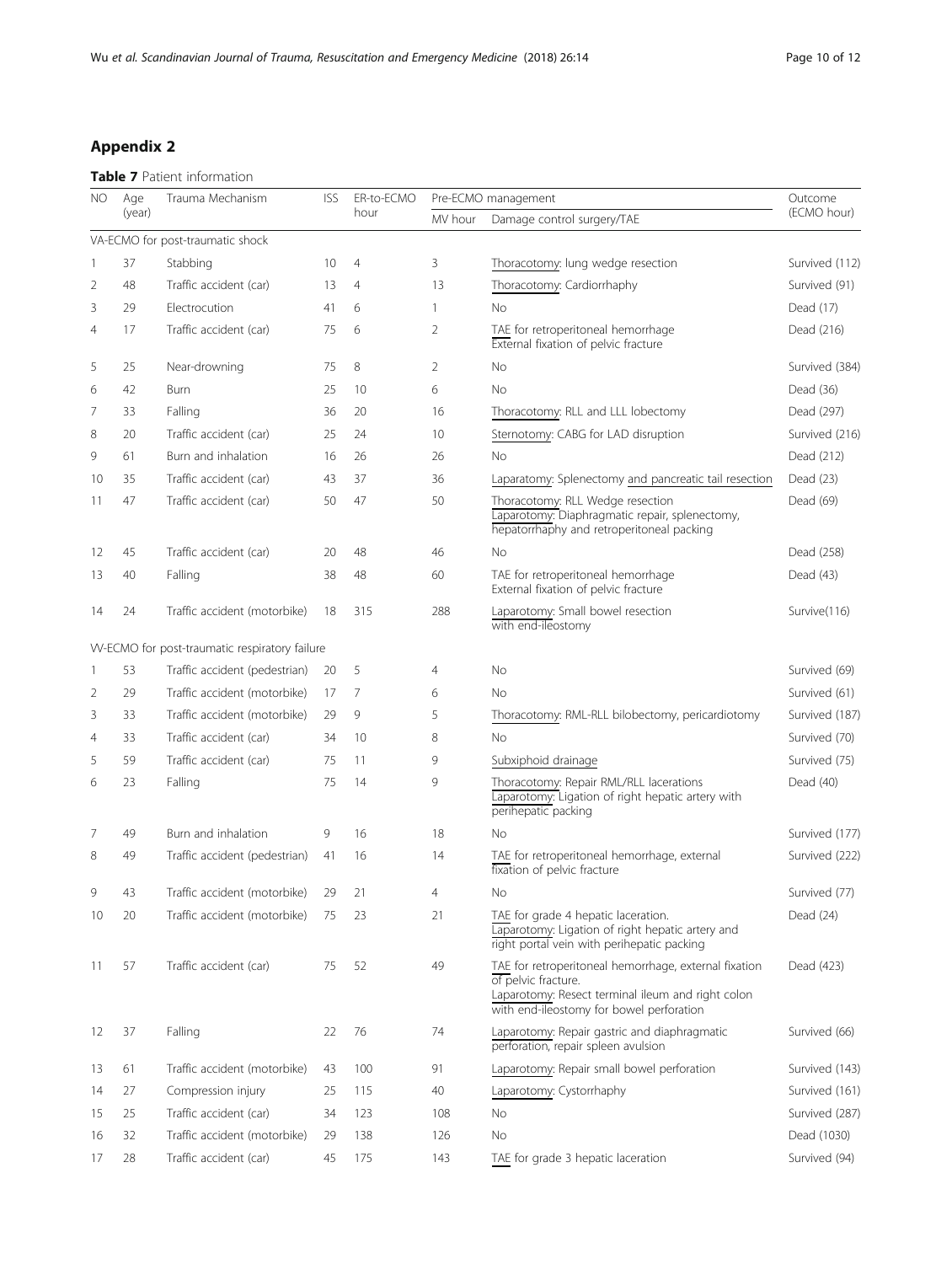| NO<br>Age |        | Trauma Mechanism              | <b>ISS</b> | FR-to-FCMO |         | Pre-ECMO management                                                                                                                                     |                |
|-----------|--------|-------------------------------|------------|------------|---------|---------------------------------------------------------------------------------------------------------------------------------------------------------|----------------|
|           | (year) |                               |            | hour       | MV hour | Damage control surgery/TAE                                                                                                                              | (ECMO hour)    |
|           |        |                               |            |            |         | Laparotomy: Repair mesocolonic laceration                                                                                                               |                |
| 18        | 72     | Traffic accident (motorbike)  | 18         | 248        | 227     | Thoracoscopy for empyema evacuation                                                                                                                     | Dead (111)     |
| 19        | 56     | Traffic accident (motorbike)  | 10         | 295        | 150     | <b>No</b>                                                                                                                                               | Survived (517) |
| 20        | 58     | Falling                       | 17         | 334        | 310     | TAE for grade 4 renal laceration                                                                                                                        | Survived (169) |
| 21        | 25     | Traffic accident (pedestrian) | 25         | 384        | 365     | TAE for grade 3 hepatic laceration<br>Thoracotomy: RML-RLL bilobectomy<br>and bronchoplasty<br>Exploratory Laparotomy                                   | Survived (456) |
|           | 27     | Traffic accident (motorbike)  | 50         | 574        | 174     | TAE for grade 5 hepatic laceration<br>Laparoscopy for persistent bile leak and<br>intra-abdominal abscess<br>Thoracotomy: Descending aortic replacement | Dead (352)     |

#### <span id="page-10-0"></span>Table 7 Patient information (Continued)

CABG Coronary artery bypass grafting, CA Cardiac arrest, ECMO Extracorporeal membrane oxygenation, ER Emergency room. ISS Injury severity score, LAD Left anterior descending, MV hour Mechanical ventilation hours before ECMO, TAE Transcatheter arterial embolization, RML Right middle lobe of lung, RLL: Right lower lobe of lung

## Abbreviations

APTT: Activated partial thromboplastin time; CA: Cardiac arrest; CRRT: Continuous renal replacement therapy; ECMO: Extracorporeal membrane oxygenation; ER: Emergency room; FiO2: Fraction of inspiratory oxygen; ICH: Intracranial hemorrhage; ISS: Injury severity score; MV: Mechanical ventilation; PaCO<sub>2</sub>: Arterial carbon dioxide tension; PaO<sub>2</sub>: Arterial oxygen tension; ROC: Receiver operating characteristic; SaO<sub>2</sub>: Arterial oxygen saturation; SpO<sub>2</sub>: Oxyhemoglobin saturation by pulse oximetry; TBI: Traumatic brain injury; TIC: Trauma induced coagulopathy; VA: Venoarterial; VV: Venovenous

#### Acknowledgements

We are grateful to all of the members in the Department of Trauma Surgery and the Department of Cardiothoracic Surgery in Chang Gung Memorial Hospital for their feedback on the patient survey.

#### Funding

This study was supported by no funding.

## Availability of data and materials

The data that support the findings of this study are available from Chang Gung Memorial Hospital but restrictions apply to the availability of these data, which were used under license for the current study, and so are not publicly available. Data are however available from the authors upon reasonable request and with permission of Chang Gung Memorial Hospital.

#### Authors' contributions

WMY and CPL made contributions in study design and manuscript writing. WTI and LPJ made vast contributions in literature review, data collection, and data analysis. WMY made substantial contributions to manuscript composition and was responsible for the final product. All authors read and approved the final manuscript.

#### Ethics approval and consent to participate

The Chang Gung Medical Foundation Institutional Review Board (no. 2016-01610B0) approved the study and waived the requirement for informed consent due to the retrospective nature of this study.

#### Consent for publication

Not applicable. This study did not contain any individual person's data in any form (including individual details, image or videos).

#### Competing interests

The authors declare they have no competing interests.

# Publisher's Note

Springer Nature remains neutral with regard to jurisdictional claims in published maps and institutional affiliations.

#### Author details

<sup>1</sup>Department of Cardiothoracic Surgery, Chang Gung Memorial Hospital and Chang Gung University, Taoyuan, Taiwan. <sup>2</sup>Department of Surgery, Chang Gung Memorial Hospital and Chang Gung University, Taoyuan, Taiwan. <sup>3</sup>Department of Obstetrics and Gynecology, Wan Fang Hospital, Taipei Medical University, Taipei, Taiwan. <sup>4</sup> Department of Obstetrics and Gynecology, School of Medicine, College of Medicine, Taipei Medical University, Taipei, Taiwan. <sup>5</sup>School of Traditional Chinese Medicine, Chang Gung University, Taoyuan, Taiwan. <sup>6</sup>Taoyuan, Taiwan, Republic of China

# Received: 5 September 2017 Accepted: 15 January 2018

#### References

- 1. Rhee P, Joseph B, Pandit V, Aziz H, Vercruysse G, Kulvatunyou N, et al. Increasing trauma deaths in the United States. Ann Surg. 2014;260:13–21.
- 2. Lockey DJ, Lyon RM, Davies GE. Development of a simple algorithm to guide the effective management of traumatic cardiac arrest. Resuscitation. 2013;84:738–42.
- 3. Gonzalez E, Moore EE, Moore HB, Chapman MP, Chin TL, Ghasabyan A, et al. Goal-directed Hemostatic resuscitation of trauma-induced Coagulopathy: a pragmatic randomized clinical trial comparing a Viscoelastic assay to conventional coagulation assays. Ann Surg. 2016;263:1051–9.
- 4. Bonacchi M, Spina R, Torracchi L, Harmelin G, Sani G, Peris A. Extracorporeal life support in patients with severe trauma: an advanced treatment strategy for refractory clinical settings. J Thorac Cardiovasc Surg. 2013;145:1617–26.
- 5. Cordell-Smith JA, Roberts N, Peek GJ, Firmin RK. Traumatic lung injury treated by extracorporeal membrane oxygenation (ECMO). Injury. 2006; 37:29–32.
- 6. Ried M, Bein T, Philipp A, Muller T, Graf B, Schmid C, et al. Extracorporeal lung support in trauma patients with severe chest injury and acute lung failure: a 10-year institutional experience. Crit Care. 2013;17:R110.
- 7. Arlt M, Philipp A, Voelkel S, Rupprecht L, Mueller T, Hilker M, et al. Extracorporeal membrane oxygenation in severe trauma patients with bleeding shock. Resuscitation. 2010;81:804–9.
- 8. Wu MY, Lin PJ, Tseng YH, Kao KC, Hsiao HL, Huang CC. Venovenous extracorporeal life support for post-traumatic respiratory distress syndrome in adults: the risk of major hemorrhages. Scand J Trauma Resusc Emerg Med. 2014;22:56.
- 9. Tseng YH, Wu TI, Liu YC, Lin PJ, Wu MY. Venoarterial extracorporeal life support in post-traumatic shock and cardiac arrest: lessons learned. Scand J Trauma Resusc Emerg Med. 2014;22:12.